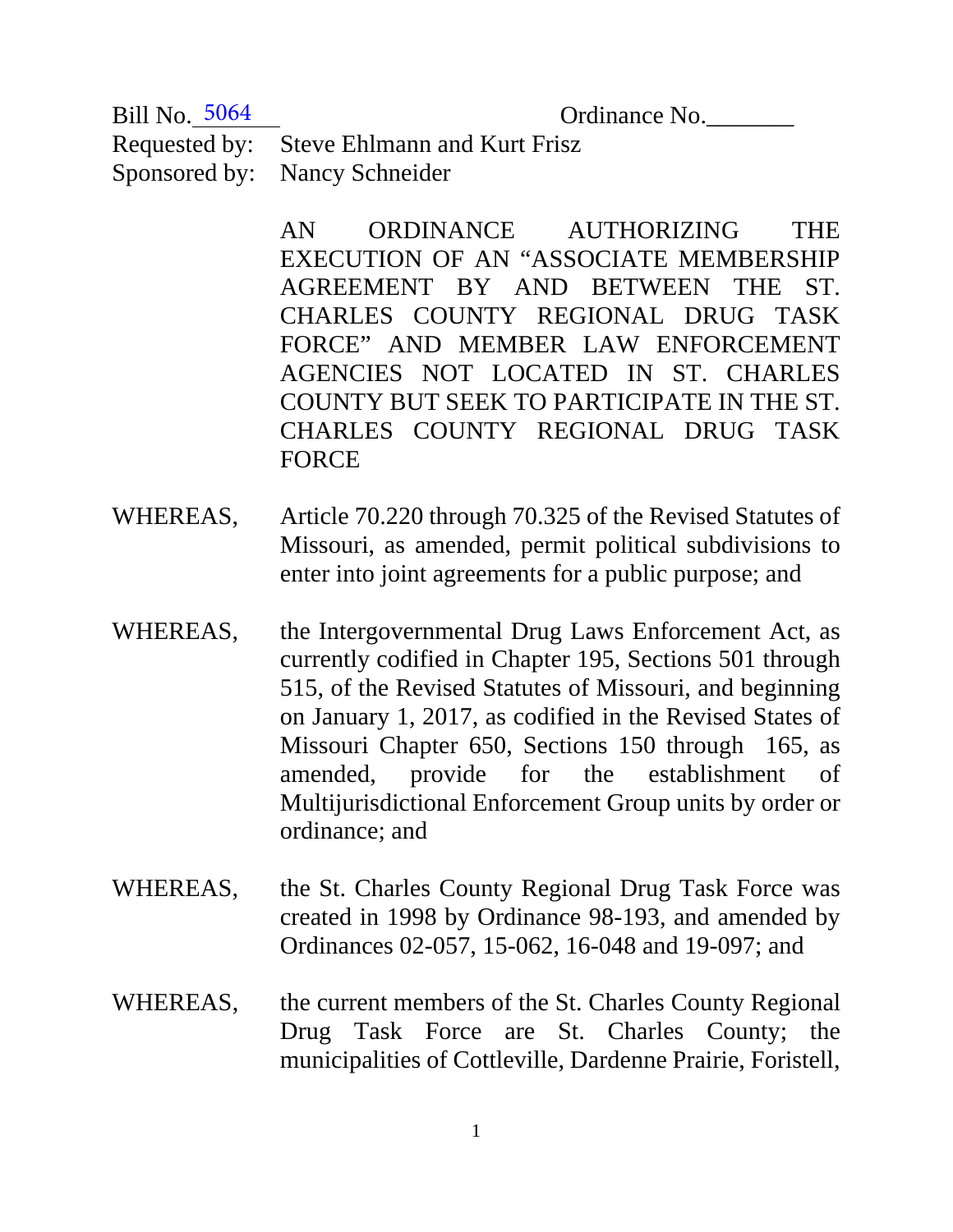Lake Saint Louis, O'Fallon, St. Charles, St. Peters, Wentzville; and St. Charles Community College; and

- WHEREAS, the Drug Task Force has the purpose of conducting intensive professional investigation of narcotics and drug law violations within the St. Charles County area in order to better ensure and maintain the security and safety of citizens within the County and the region; and
- WHEREAS, to best combat the flow of illegal narcotics through St. Charles County it is necessary to increase the level of cooperation between regional law enforcement, by providing for the St. Charles County Regional Drug Task Force to have the addition of associate member law enforcement agencies not located in St. Charles County; and
- WHEREAS, the current St. Charles County Regional Drug Task Force Agreement was approved by Ordinance 21-105; and
- WHEREAS, it is necessary to have an Associate Membership Agreement by and between the St. Charles County Regional Drug Task Force and the Agency or Associate Member.

NOW, THEREFORE, BE IT ORDAINED BY THE COUNTY COUNCIL OF ST. CHARLES COUNTY, MISSOURI, AS FOLLOWS:

Section 1. The County Executive, or his designee, and Chief of Police are hereby authorized to sign the St. Charles County Associate Membership Agreement, which shall be substantially similar in form and content to the Agreement attached hereto as **EXHIBIT A**.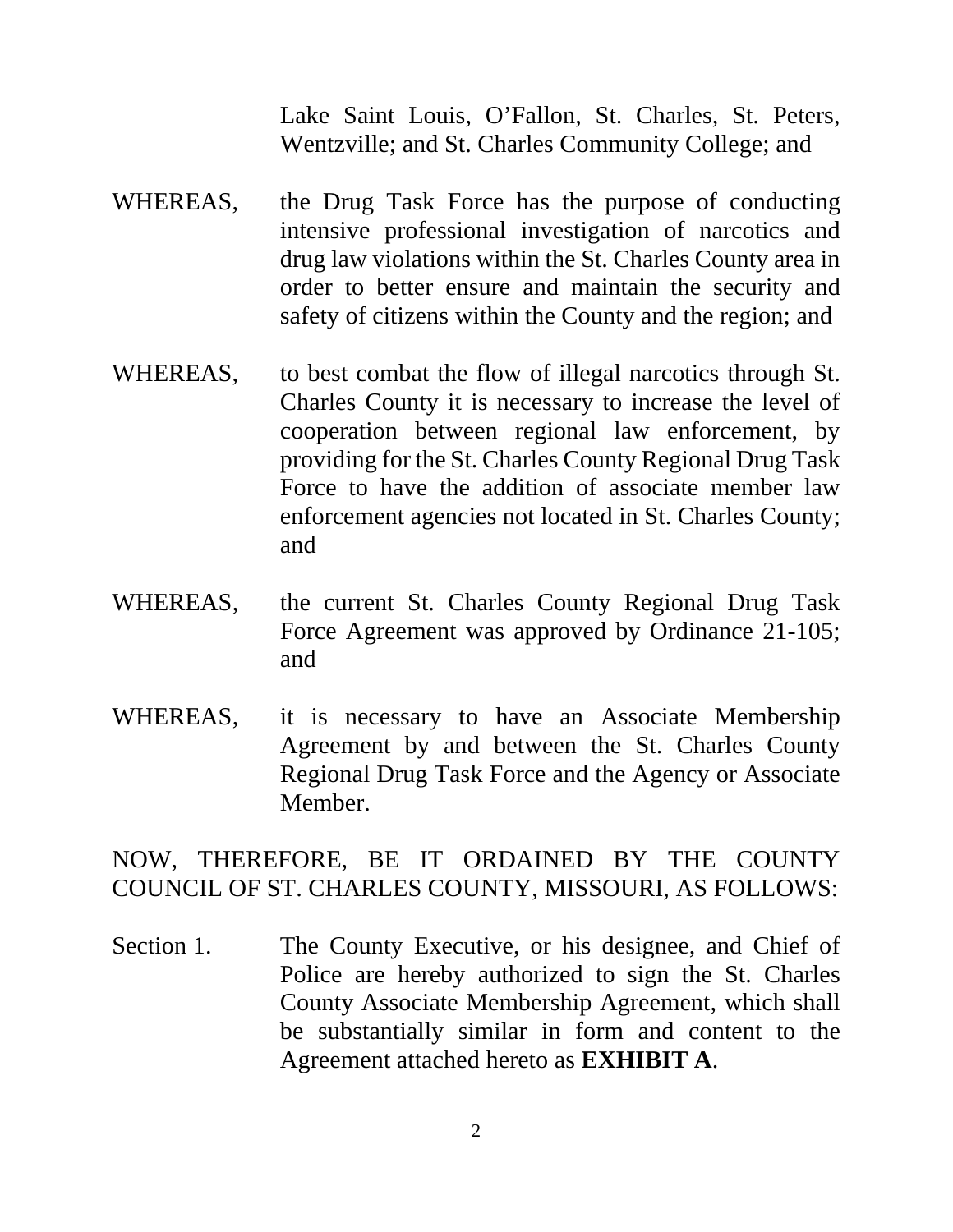- Section 2. Compliance with the terms of the Agreement shall be the responsibility of the Chief of Police.
- Section 3. This ordinance shall be in full force and effect from and after its date of its passage and approval.

# DATE PASSED

### DATE APPROVED BY COUNTY EXECUTIVE

## CHAIR OF THE COUNCIL

### COUNTY EXECUTIVE

ATTEST:

COUNTY REGISTRAR

4-22.B.Executive.Police.Authorizing MOUs with Associate Members in Regional Drug Task Force.JL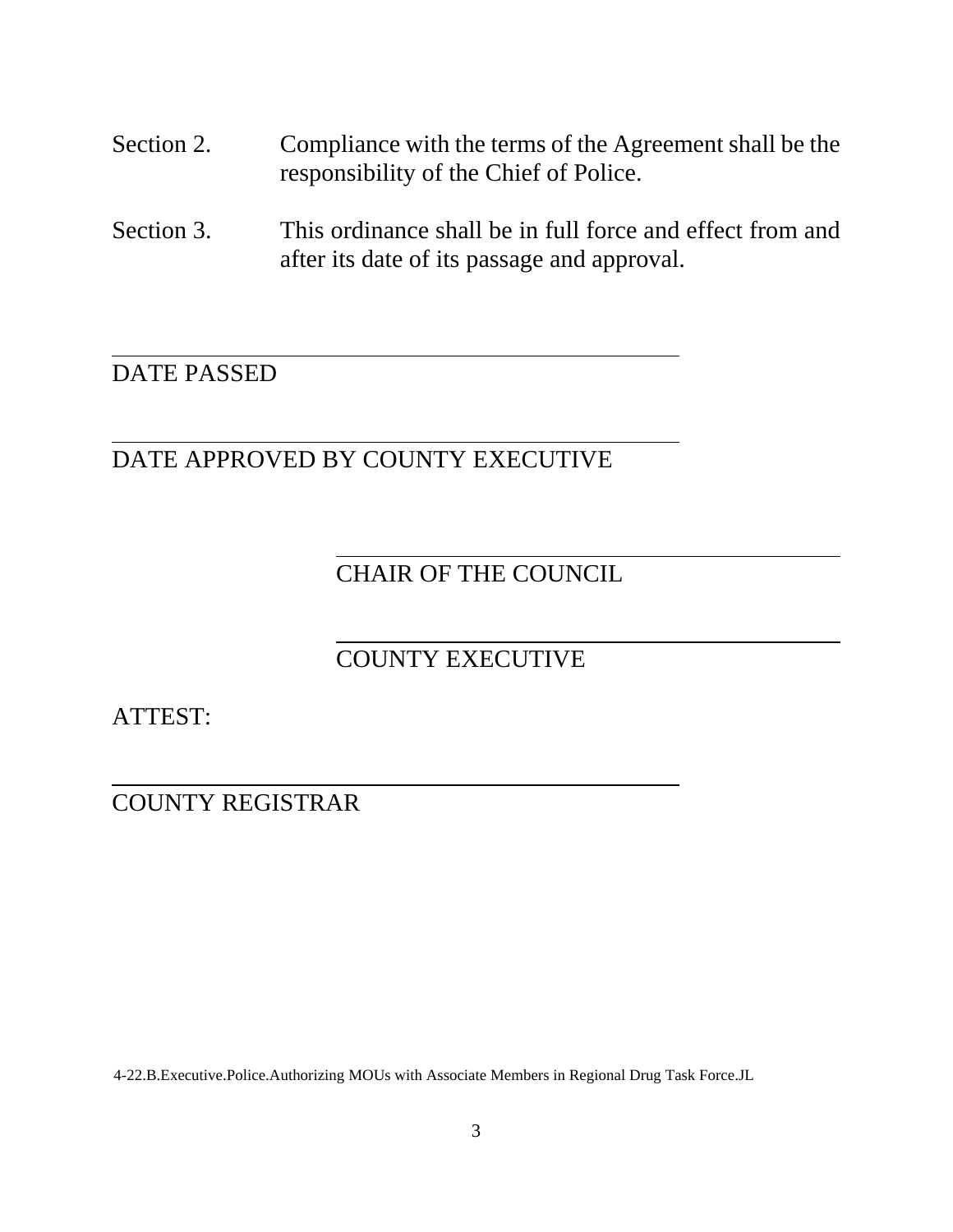#### **EXHIBIT A**

## **ASSOCIATE MEMBERSHIP AGREEMENT by and between the ST. CHARLES COUNTY REGIONAL DRUG TASK FORCE and [AGENCY]**

THIS ASSOCIATE MEMBERSHIP AGREEMENT is made and entered into as of the Effective Date, as defined herein, by and between the St. Charles County Regional Drug Task Force ("Drug Task Force") and \_\_\_\_\_\_\_\_\_\_\_\_\_\_\_\_\_\_ ("Agency" or "Associate Member").

### WITNESSETH:

WHEREAS, the St. Charles County Regional Drug Task Force ("Drug Task Force") was previously formed by certain participating Political Subdivisions within St. Charles County on behalf of their law enforcement agencies when they entered into the St. Charles Regional Drug Task Force Agreement, as renewed on  $\blacksquare$ , 2021 (the "Agreement"), establishing the Authority and prescribing its purposes and powers; and

WHEREAS, the Drug Task Force has the purpose of conducting intensive professional investigation of narcotics and drug law violations within the St. Charles County area in order to better ensure and maintain the security and safety of citizens within the County and the region; and

WHEREAS, the Agreement permits other public agencies to join the Drug Task Force as an Associate Member; and

WHEREAS, Agency desires to become an Associate Member of the Drug Task Force; and

WHEREAS, Agency has been authorized through order or ordinance of the appropriate governing body to enter into this Associate Membership Agreement and agrees to be bound by the terms of the Agreement; and

4-22.B.Associate Membership Agreement DTF 2021 v3.0 clean 1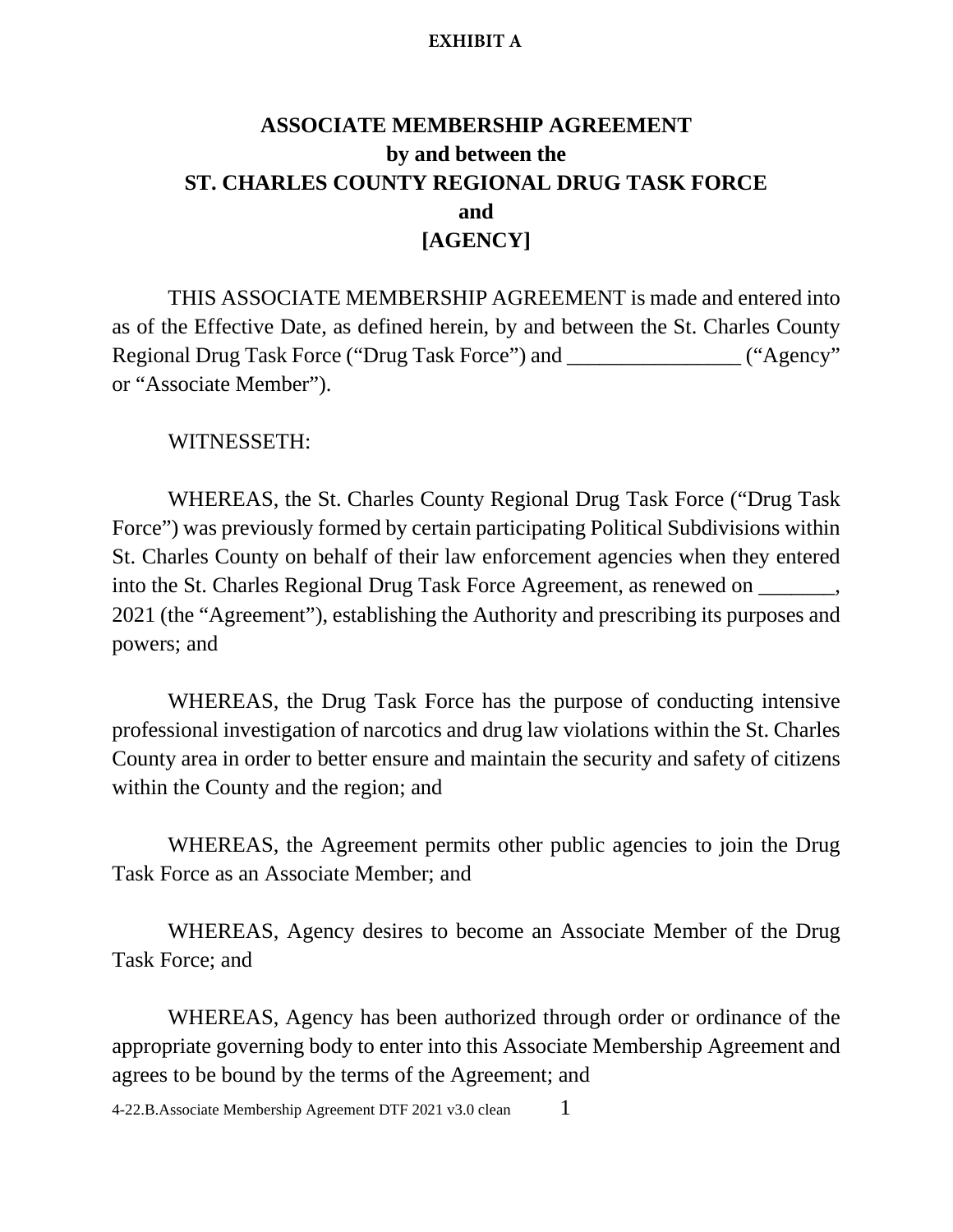WHEREAS, the Board of Governors of the Drug Task Force has determined that Agency should become an Associate Member of the Drug Task Force;

NOW THEREFORE, for and in consideration of the mutual covenants herein contained, the receipt and sufficiency of which are hereby acknowledged, the parties hereto do hereby agree as follows:

- A. Purpose. The purpose of this Associate Membership Agreement is to facilitate cooperation between law enforcement agencies to carry out the stated purposes of the Drug Task Force; and/or to contribute law enforcement personnel to the Drug Task Force to assist in carrying out the activities of the Drug Task Force.
- B. Associate Member Status. Agency is hereby made an Associate Member of the Drug Task Force for all purposes of the Drug Task Force Agreement, as amended, the provisions of which are hereby incorporated herein by reference.
- C. Term. Membership shall be for one (1) year, and shall automatically renew for up to four (4) additional one (1) year periods, on the same terms and conditions as the prior term, unless terminated sooner by either party.
- D. Policies. While training for or engaging in a Drug Task Force operation Agency personnel assigned to the Drug Task Force shall abide by the St. Charles County Police Department's Use of Force, Investigating Officer-Involved Shooting and Serious Uses of Force, Vehicle Pursuit, and Drug Task Force policies. Copies of same will be provided upon request.
- E. Drug Task Force Board of Governors Participation. Agency shall appoint a designated representative to serve as the primary contact with the Drug Task Force Board of Governors. Agency shall not have the right, as an Associate Member of the Drug Task Force, to vote on any action taken by the Board of Governors, except that an Associate Member may be elevated to voting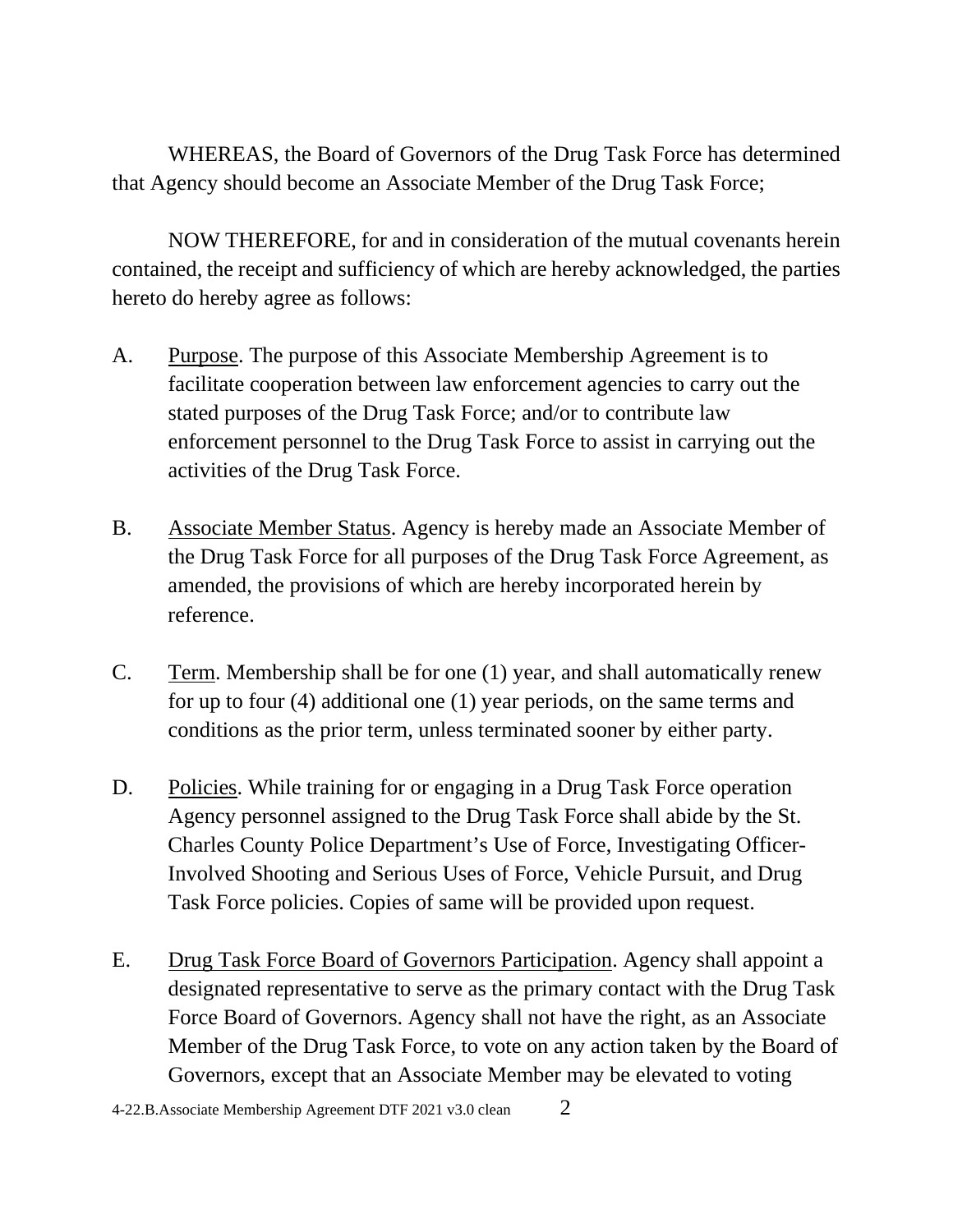member status by assigning at least one (1) investigator to the Task Force on a full-time basis. In addition, no officer, employee or representative of Agency shall have any right to become an officer or director of the Drug Task Force by virtue of Agency being an Associate Member of the Drug Task Force.

- F. Fees. Agency shall pay a membership fee in an amount no less than ten thousand nine hundred eighty-six dollars (\$10,986.00) annually to the Drug Task Force to assist with operation of the Drug Task Force. Agency agrees to pay the membership fee when invoiced. If Agency has not paid an invoiced membership fee for six (6) months, Agency's participation in the Drug Task Force shall terminate.
- G. Asset Distribution. Agency shall not be entitled to participate in any Drug Task Force asset distribution.
- H. S.W.A.T. Activation. Before the St. Charles County Regional S.W.A.T. Team can activate within Agency's jurisdiction the Sheriff for the County wherein Agency is located must request said S.W.A.T. Activation in writing from the St. Charles County Chief of Police.
- I. Indemnity. Agency agrees to defend, indemnify and hold the Drug Task Force, its Board of Governors and its Board members, as well as all of their respective officers, employees and agents, and any other Associate Members, free and harmless from any claims, liabilities, costs, penalties, or interest arising out of their participation in the Drug Task Force, and/or arising from or related to any workers' compensation claim or demand or other workers' compensation proceeding arising from or related to, or claimed to arise from or relate to, employment which is brought by an employee of the respective agency.
- J. Sovereign Immunity Not Waived. Notwithstanding anything herein to the contrary, no provision, term, or condition in this Associate Membership Agreement shall constitute, or be construed as, a waiver of the defenses of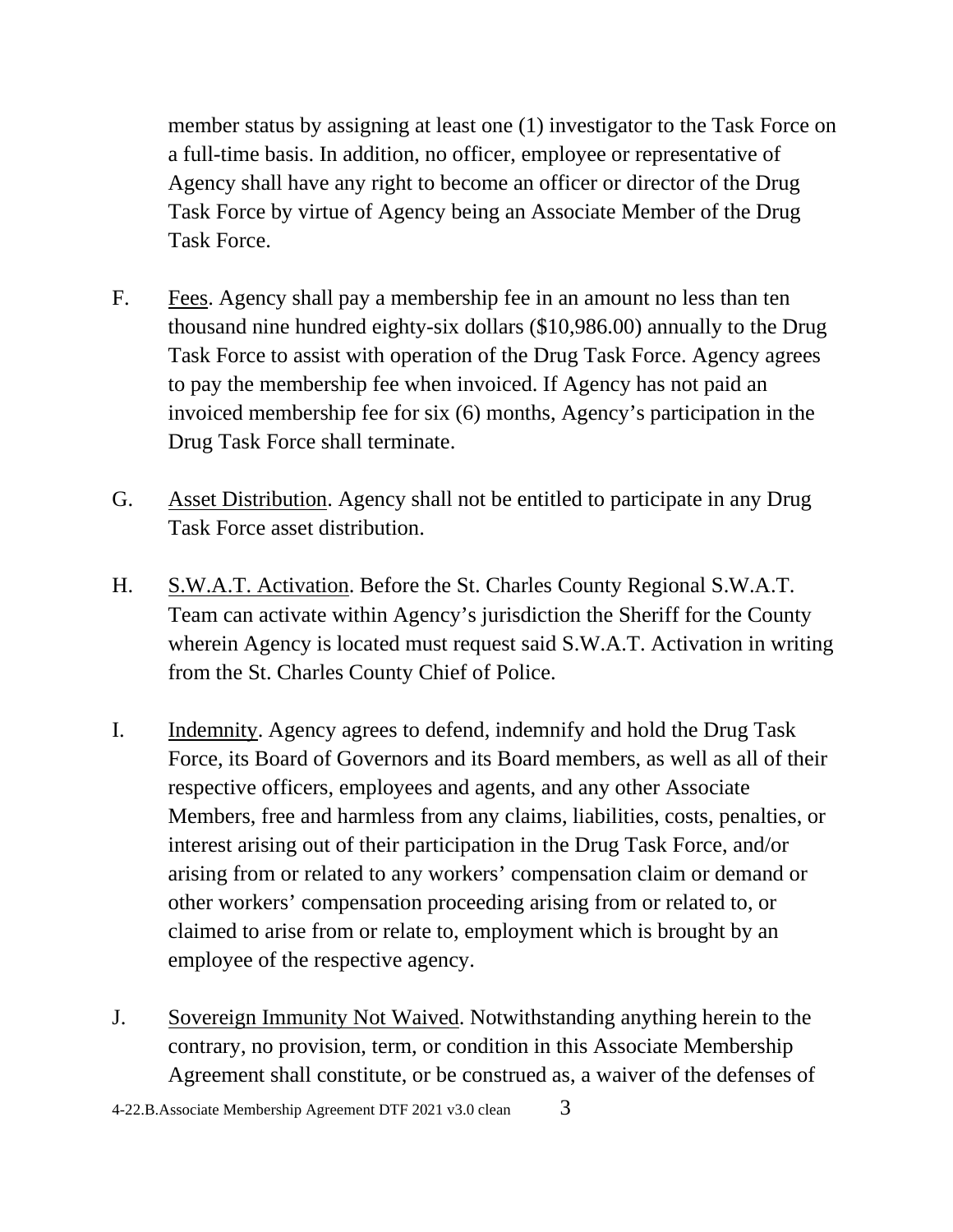sovereign immunity, official immunity, or governmental immunity, by whatever name, as set forth in Section 537.600 RSMo. *et. seq.*, for any monetary amount whatsoever, or of any other defenses, howsoever named, that are, or in the future may become, available to the parties by statute or common law.

- K. Entire Agreement of Parties. This Associate Membership Agreement constitutes the entire agreement between the parties and supersedes all prior discussions, negotiations, and agreements, whether oral or written. This Associate Membership Agreement may be amended or modified only by a written instrument executed by both parties.
- L. Withdrawal. Agency may withdraw from membership in the Drug Task Force upon thirty (30) days advance written notice to the Drug Task Force Board of Governors Chairperson. On the effective date of withdrawal, Agency shall return any and all Drug Task Force issued property, including but not limited to weapons, radios, equipment and vehicles to the Drug Task Force Commander. Withdrawal shall not alter or remove Agency's indemnification obligations as set out in section I, above.
- M. Headings. The headings of various Articles, sections and subsections of this Agreement have been inserted for convenient reference only, and shall not be construed as modifying, amending, or affecting in any way the express terms and provisions of this Agreement.
- N. Severability; Effect on Other Agreements. Should any clause, sentence, provision, paragraph, or other part of this Associate Membership Agreement be adjudged by any court of competent jurisdiction to be invalid, such judgment shall not affect, impair, or invalidate the remainder of this Associate Membership Agreement. Each of the parties declares that it would have entered into this Associate Membership Agreement irrespective of the fact that any one or more of this Associate Membership Agreement's clauses, sentences, provisions, paragraphs, or other parts have been so declared invalid. Accordingly, it is the intention of the parties that the remaining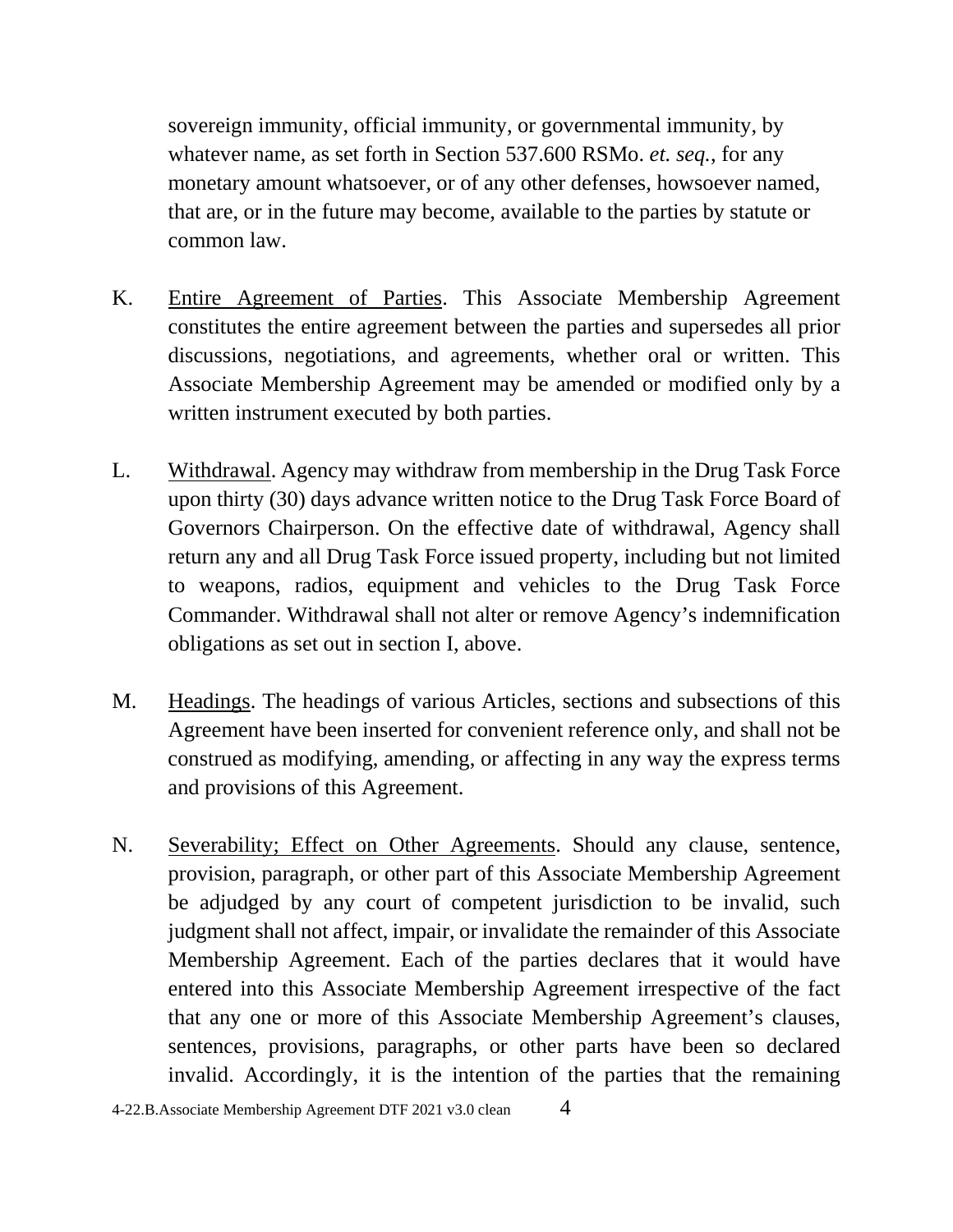portions of this Associate Membership Agreement shall remain in full force and effect without regard to the clause(s), sentence(s), provision(s, paragraph(s), or other part(s) invalidated.

- O. Laws to Govern. This Associate Membership Agreement shall be governed by the laws of the State of Missouri, both as to interpretation and performance. Any and all legal action necessary to enforce this Associate Membership Agreement shall be brought in the Circuit Court of St. Charles County, Missouri.
- P. Waiver. The failure of any party at any time to require performance by another party of any provision hereof shall in no way affect the right of the nonrequiring party thereafter to enforce the same. No waiver shall be effective unless in writing, nor shall waiver by any party of any breach of any provision hereof be taken to be a waiver of any succeeding breach of such provision or as a waiver of any provision itself.
- Q. Counterparts. This Associate Membership Agreement may be executed in one or more counterparts, the combination of which shall be considered one original document.

*Remainder of Page Intentionally Left Blank*